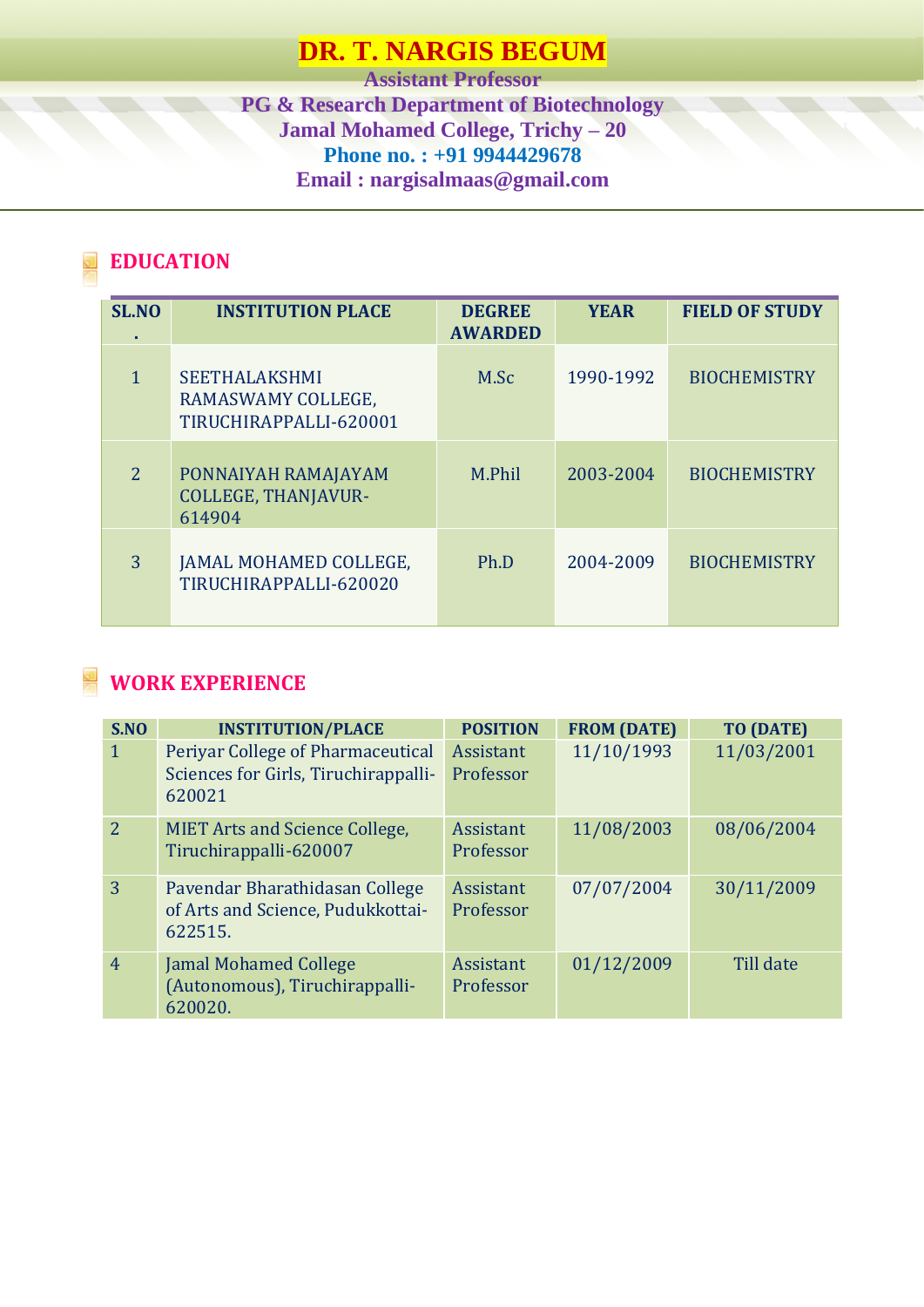## **HONORS / AWARDS**

- ❖ Received **Best paper presentation** Award and also the **first prize** for " Effects of biochemical parameters in granulation tissue of Wistar Albino rats treated with various extracts of *Azima tetracantha* Lam. "at National seminar on current developments and future prospects of Biochemistry organized by P.G. Dept. of Biochemistry, Dhanalakshmi Arts & Science College for Women, Perambalur on Aug 30th and 31st 2006.
- ❖ Received **Minor project** from Tamilnadu State Council for Science and Technology in 2004 for "Antimicrobial activity of ethyl acetate extract of *Azima tetracantha* Lam"
- ❖ Received **Best Women Researcher Award** from Jamal Mohamed College (Autonomous), Trichy -20 on 19-03-2018

### **SEMINARS / CONFERENCES / WORKSHOPS ORGANIZED**

| S.No           | Name of the<br>Seminar /<br>Conference /<br><b>Workshop</b>    | National /<br><b>Internatio</b><br>nal | Date(s)                                  | Name of the<br><b>Organizing</b><br><b>Secretary</b> | Name of the<br><b>Funding</b><br><b>Agency</b>                                                                                                                                                                      | <b>Total</b><br>Grant<br><b>Received</b> |
|----------------|----------------------------------------------------------------|----------------------------------------|------------------------------------------|------------------------------------------------------|---------------------------------------------------------------------------------------------------------------------------------------------------------------------------------------------------------------------|------------------------------------------|
| 1 <sub>1</sub> | <b>Recent Trends in</b><br><b>Biology and</b><br>Biotechnology | <b>National</b>                        | January<br>29, 30 &<br>$31st$ ,<br>2014. | Dr. T. Nargis<br><b>Begum</b>                        | Indian Academy<br><sub>of</sub><br>Sciences,<br>Bangalore,<br>Indian National<br>Science<br>Academy,<br><b>New</b><br>The<br>Delhi,<br><b>National</b><br><sub>of</sub><br>Academy<br>Sciences,<br>Allahabad, India | $1,68,280/-$                             |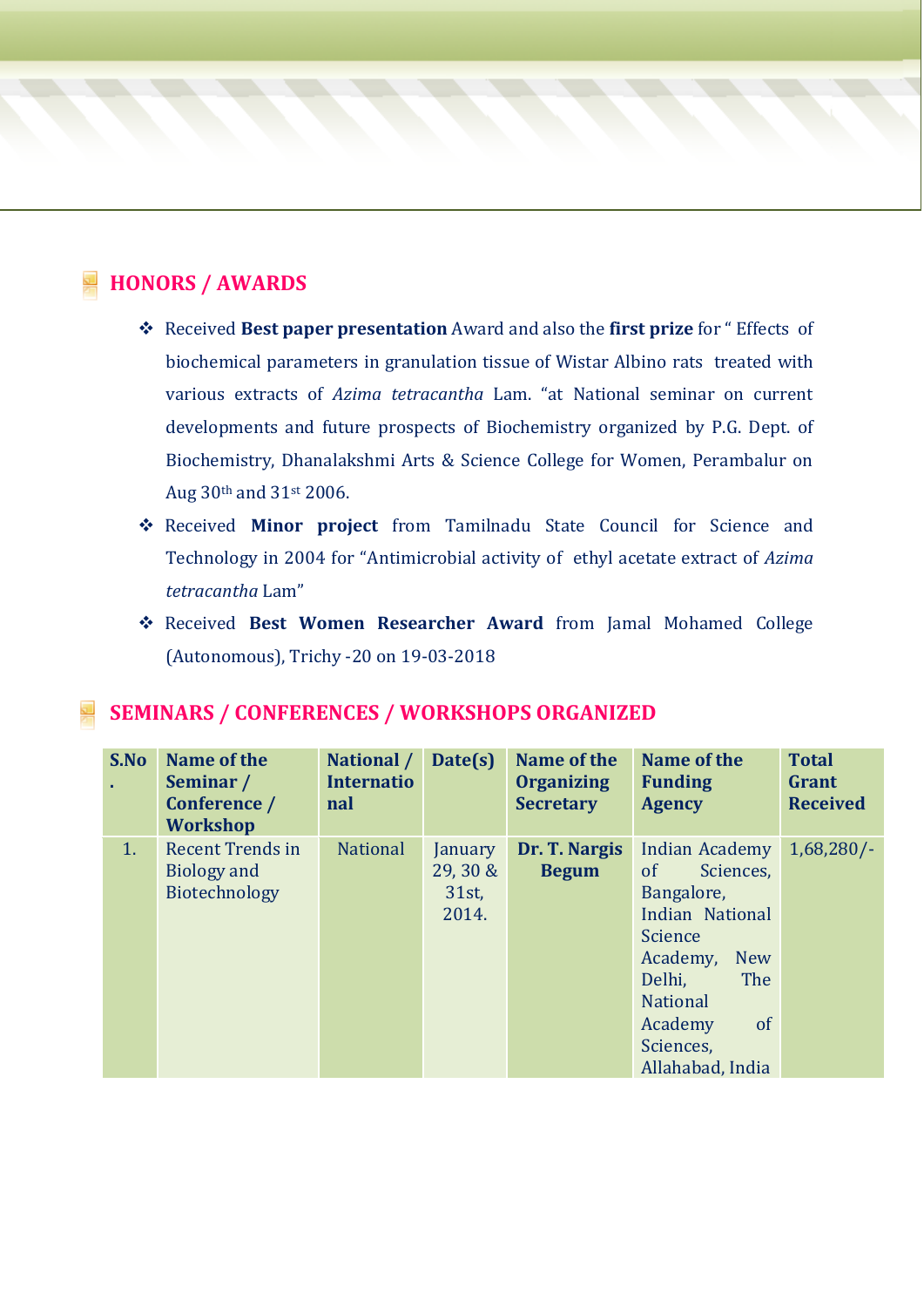### **GRANTS RECEIVED FROM GOVERNMENT FOR RESEARCH PROJECT**

| Name of the<br>Project/<br><b>Endowments/</b><br><b>Chairs</b>                                                                                  | Name of the<br><b>Principal</b><br>Investigator/<br>$Co-$<br><b>Investigator</b> | Name of<br>the<br><b>Funding</b><br>agency | <b>Type</b><br>(Government/<br>Non-<br>Government) | <b>Department</b><br>of Principal<br>Investigator/<br>Co<br><b>Investigator</b> | Year<br><b>of</b><br>Award | <b>Funds</b><br>provided<br>(INR in<br>lakhs) | <b>Duration</b><br>of the<br>project |
|-------------------------------------------------------------------------------------------------------------------------------------------------|----------------------------------------------------------------------------------|--------------------------------------------|----------------------------------------------------|---------------------------------------------------------------------------------|----------------------------|-----------------------------------------------|--------------------------------------|
| <b>Tamilnadu</b><br><b>State Council</b><br>for Science<br>and<br><b>Technology</b><br>(TNSCST)<br>under<br><b>Student</b><br>project<br>scheme | Dr. T. Nargis<br><b>Begum</b>                                                    | <b>TNSCST</b>                              | Government                                         | <b>Department</b><br>of<br><b>Biotechnology</b>                                 | 2018                       | $7500/-$                                      | $2018 -$<br>2019                     |

### **RESEARCH GUIDANCE**

**M.Phil.**

| S.No. | <b>Name of the Faculty</b> | <b>No. of Students</b><br>Awarded |                  | <b>No. of Students Pursuing</b> |                          |
|-------|----------------------------|-----------------------------------|------------------|---------------------------------|--------------------------|
|       |                            | <b>Full-</b>                      | <b>Part-Time</b> | <b>Full-Time</b>                | Part-                    |
|       |                            | <b>Time</b>                       |                  |                                 | <b>Time</b>              |
|       | Dr. T.Nargis Begum         | 13                                | -                | -                               | $\overline{\phantom{a}}$ |

**Ph.D.**

| S.No. | Name of the         |                  | <b>No. of Students Awarded</b> | <b>No. of Students Pursuing</b> |                  |
|-------|---------------------|------------------|--------------------------------|---------------------------------|------------------|
|       | <b>Faculty</b>      | <b>Full-Time</b> | <b>Part-Time</b>               | <b>Full-Time</b>                | <b>Part-Time</b> |
|       | Dr. T. Nargis Begum | <b>Service</b>   | h                              |                                 |                  |

#### **BOARD OF STUDIES MEMBER**

- ❖ Board of studies member in the Department of Biotechnology for UG and PG courses in Jamal Mohamed College.
- ❖ Acted as university representative to the board of studies in the Department of Biotechnology for UG and PG courses in Srimad Andavan Arts and Science college from 2014 to 2016.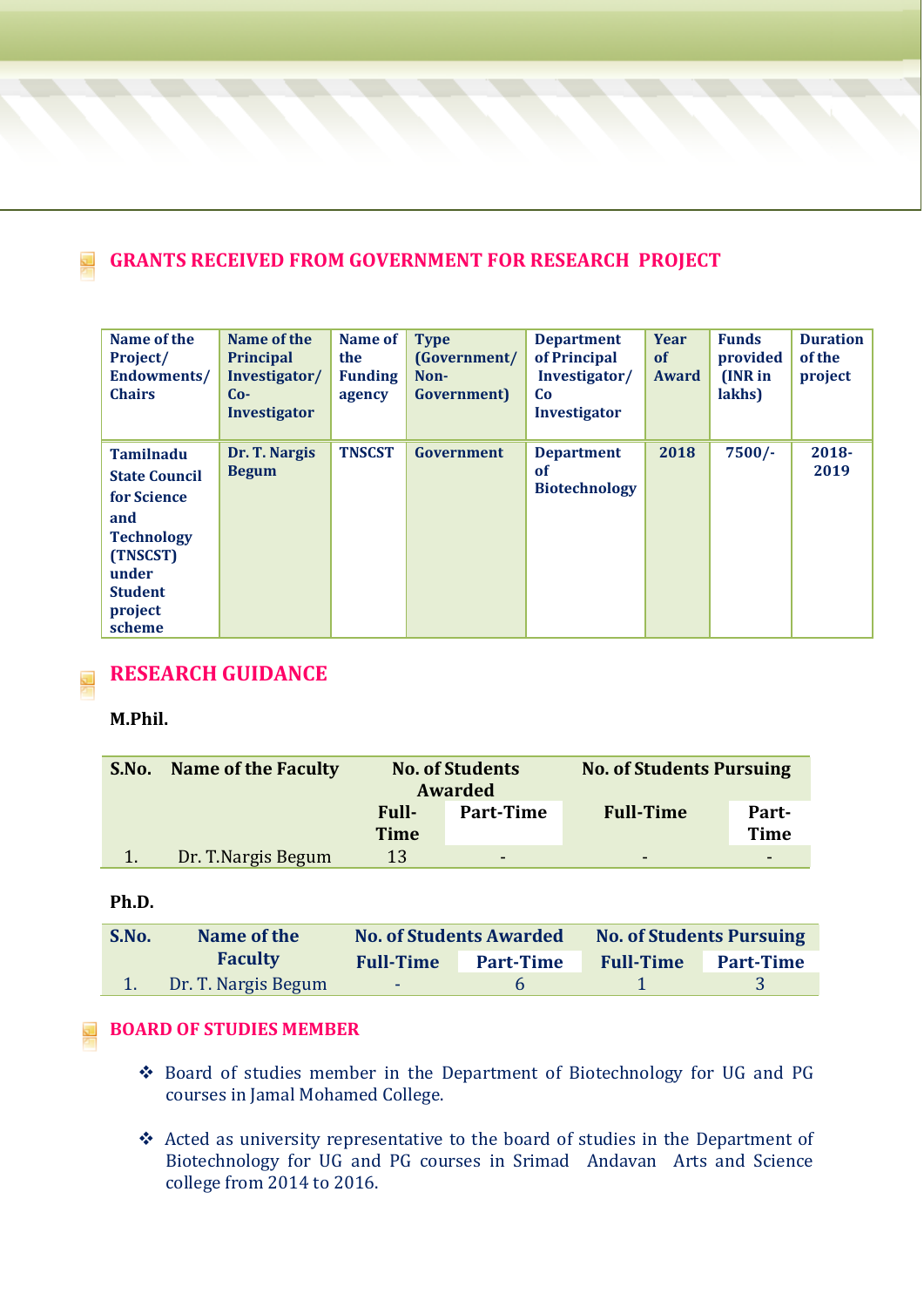#### **DETAILS OF PAPERS PRESENTED**

- ❖ Epitomizing nanoparticulated polymeric carriers encapsulating antidepressant drug to manoeuvre brain delivery in the International conference on recent advances in bionano-science & technology (ICBRT– 2015)on 25th & 26th February, 2015, organized by Department of Bioscience, Hindusthan college of arts and science ,Coimbatore.
- ❖ Polymeric nano composites as dexterous drug carriers in steering up brain drug targeting: an approach to combat depression in DBT SponsoredVII Louis Pasteur Memorial National Symposium on"Momentous Microbes from Menace to Marvel - (PSMM-2014)" on 20th August 2014, organized by Department of Microbiology Dr. N.G.P. Arts and Science College (**Won 1st prize).**
- ❖ Polymeric nano composites as dexterous drug carriers in steering up brain drug targeting: an approach to combat depression in the International conference on modern progress in biotechnology –ICMPB -14; on 9th and 10<sup>th</sup> October 2014, organized by Bharathidasan Institute of Technology, Anna University Department of Biotechnology.
- ◆ "Plant and Microbial metabolites" in the IX <sup>th</sup> National conference, Feb 11-12.2010, Dept. of Microbiology, Karpagam University, Coimbatore.
- ❖ "Evaluation and formulation of natural hair colorants obtained from some dye yielding and hair care plants" in UGC sponsored National Seminar on Recent trends in Secondary metabolite engineering, 5.01.2010, Dept. of Plant Science, BARD Univ. Trichy-24.
- ❖ "A novel selection method in plant resistance / susceptibility to stress in relation to secondary metabolites" in UGC sponsored National Seminar on Recent trends in Secondary metabolite engineering, 5.01.2010, Dept. of Plant Science, BARD Univ. Trichy-24.
- ❖ "Dermal wound healing potential of *Acacia arabica* on Albino rats" in UGC sponsored regional seminar on recent trends in Biotechnology and its role in utilization of Biodiversity organized by P.G. & Research Dept. of Botany, JMCON 5- 6 th March, 2007.
- ❖ *"In vitro* evaluation of standard antibiotic against *Streptococcal sp*."in UGC sponsored regional seminar on recent trends in Biotechnology and its role in utilization of Biodiversity organized by P.G. & Research Dept. of Botany, JMCON 5-6 th March, 2007.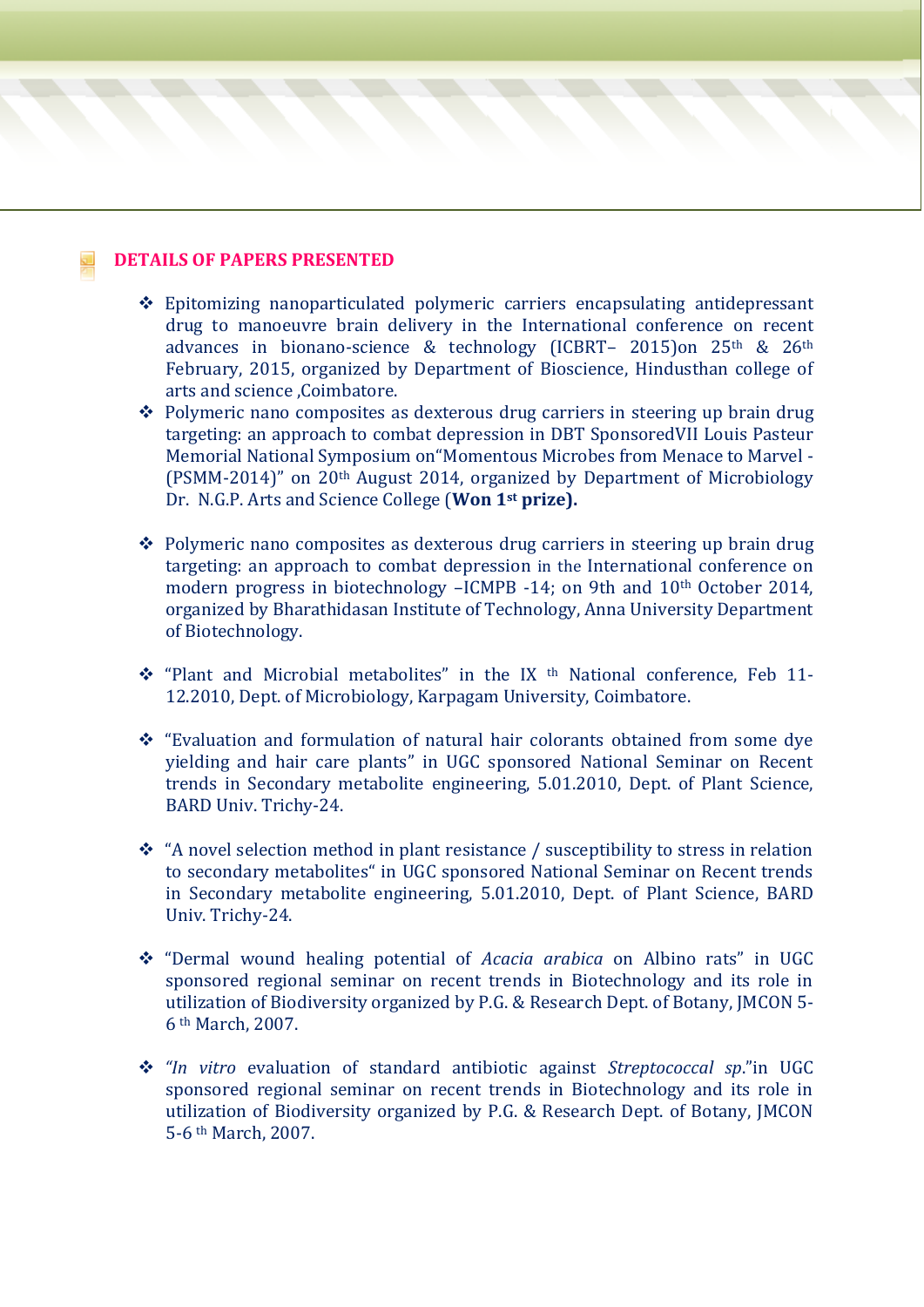- ❖ "Analysis of phyto -constituents using GC-MS study in *Azima tetracantha* Lam". in UGC sponsored regional seminar on Recent trends in Biotechnology and its role in utilization of Biodiversity organized by P.G. & Research Dept. of Botany, JMCON 5-6 th March, 2007.
- ❖ "Screening of antibacterial activity in *Acacia arabica* against clinical pathogens" at National seminar on current developments and future prospects of Biochemistry organized by P.G. Dept. of Biochemistry, Dhanalakshmi Arts & Science College for Women, Perambalur on Aug 30th and 31st 2006.

#### **DETAILS OF SEMINARS / CONFERENCES ATTENDED**

- ❖ National level seminar on Recent Advances in Plant Sciences, JMC, Trichy on 13, March 2014.
- ❖ Participated in One day seminar on "Teaching, Learning & Research in Higher Excellence and beyond Excellence" Organised by the Internal Quality Assurance Cell, Jamal Mohamed College, Tiruchirappalli – 20 on 7th March 2012.
- ❖ Participated in Colloquim on '3R concept and its practice in Academia and Research" organized by Mahatma Gandhi-Doerenkamp chair for alternatives to use of animals in lifescience education, held at Bharathidasan University, Tiruchirappalli – 620024 on October, 2011.
- ❖ Participated in International conference on "Recent Trends in Life Science" Organised by PG & Research Department of Zoology, Holy Cross College (Autonomous), Tiruchirappalli – 2 from 17th – 18th Feb 2011.
- ❖ Participated in national level seminar on "–Quality Enhancement in Teaching,Research and Extension in Higher Education Institutions-Prospects and Problems" Organised by the Internal Quality Assurance Cell, Jamal Mohamed College, Tiruchirappalli – 20 on 15th and 16th April 2010.
- ❖ Participated in one day seminar on "–Creating Competitiveness to excel in higher education-a TQM approach" Organised by the Internal Quality Assurance Cell, Jamal Mohamed College, Tiruchirappalli – 20 8th December2010.
- ❖ Participated in one day Regional seminar on "Biomolecules and Human Health " Organised by Post graduate and Research Department of Biochemistry Ponnaiyah Ramajayam College, Thanjavur on 14th September 2004.
- ❖ National Seminar on "Recent trends in Animal Biotechnology" on March 17-19, 2004 at BARD Univ. Trichy-24.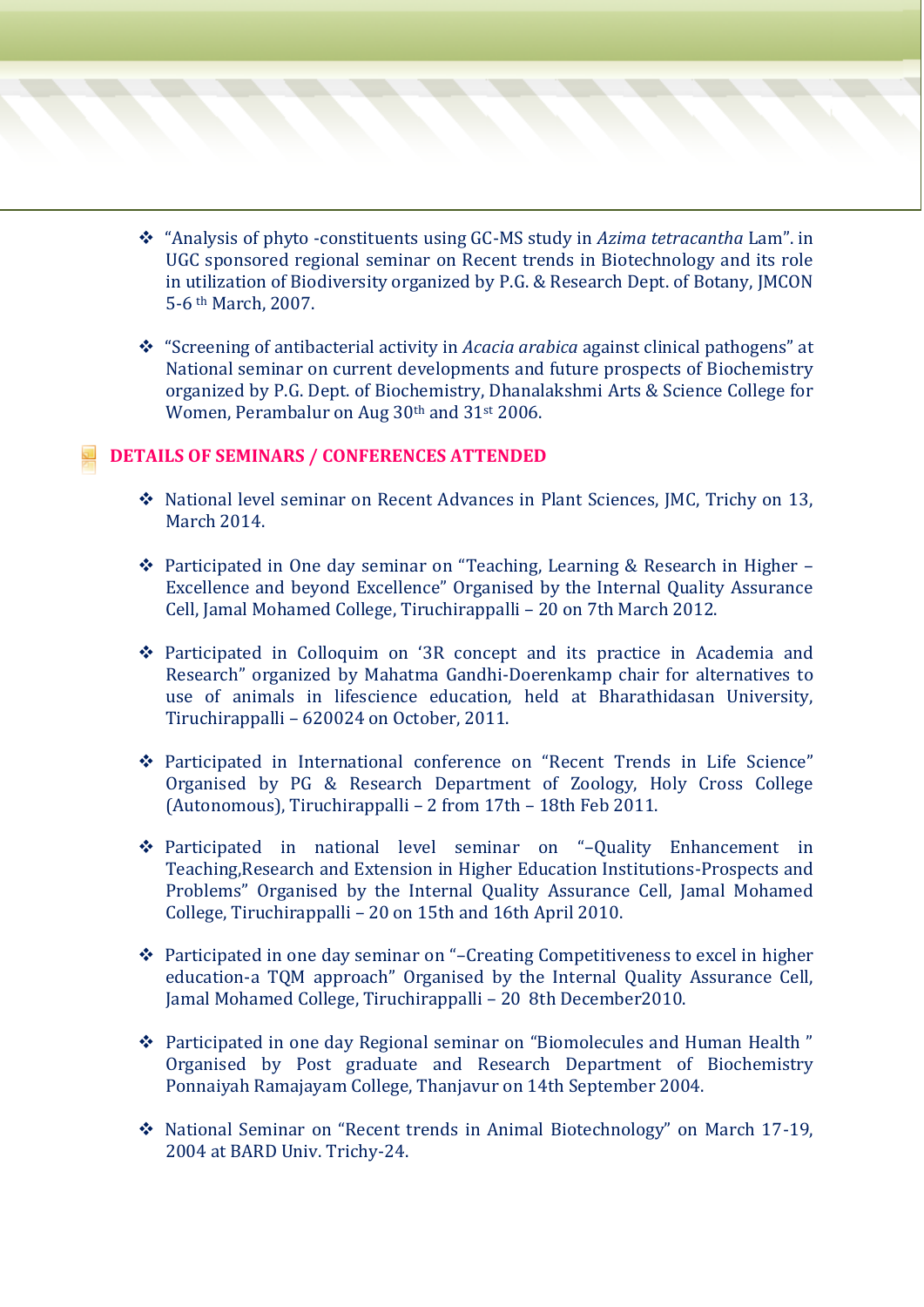- ❖ Lecture program on "Current concepts in Biological Research" under the auspices of IAS, Bangalore 27-28 Feb, 2004 at BARD Univ. Trichy-24.
- ❖ National Seminar on "Recent trends in Plant Biotechnology" March 22-23, 2004 at BARD Univ. Trichy-24.
- ❖ Lecture workshop on "Current trends in Biology and Biotechnology", 19 -20, Sep, 2008 organized by the Dept. of Biochemistry and Science Academies in India at BARD Univ. Trichy-24.
- ❖ International symposium on" Trace organic pollutants in the Environment", 23.01.2010, organized by the Dept. of Environmental Biotechnology School of Environmental Sciences; BARD Univ. Trichy-24.
- ❖ State level seminar on "Frontier studies in Chemistry", 9-10, Feb, 2010 organized by the PG and Research Dept. of Chemistry, JMC, Trichy -20.

#### **CERTIFICATE OF APPRECIATION**

❖ Certificate of appreciation received from IQAC- JMC for presenting 8 papers during 2012-2013.

#### **RESOURCE PERSON**

- ❖ Acted as a Resourse Person at Shrimathi Indira Gandhi college, Trichy during 2012-2013
- ❖ PG and Research Department of Biotechnology, Thanthai Hans Rover College, Perambalur.Doctoral Committee Member - 30.07.2018
- ❖ PG and Research Department of Biotechnology, Thanthai Hans Rover College, Perambalur.Doctoral Committee Member - 27.08.2018
- ❖ PG and Research Department of Biochemistry, Periyar EVR College, Board studies member - 10.10.2018
- ❖ Tamil Nadu Islamic Welfare Association, Green Valley Public School, Man Muna Township, Dindigul, Chair Person, Regional Science Fair, 2018 ( Topic) – 18.10.2018
- ❖ Periyar EVR College Trichy. Scrutiny Board Member 3.11.2018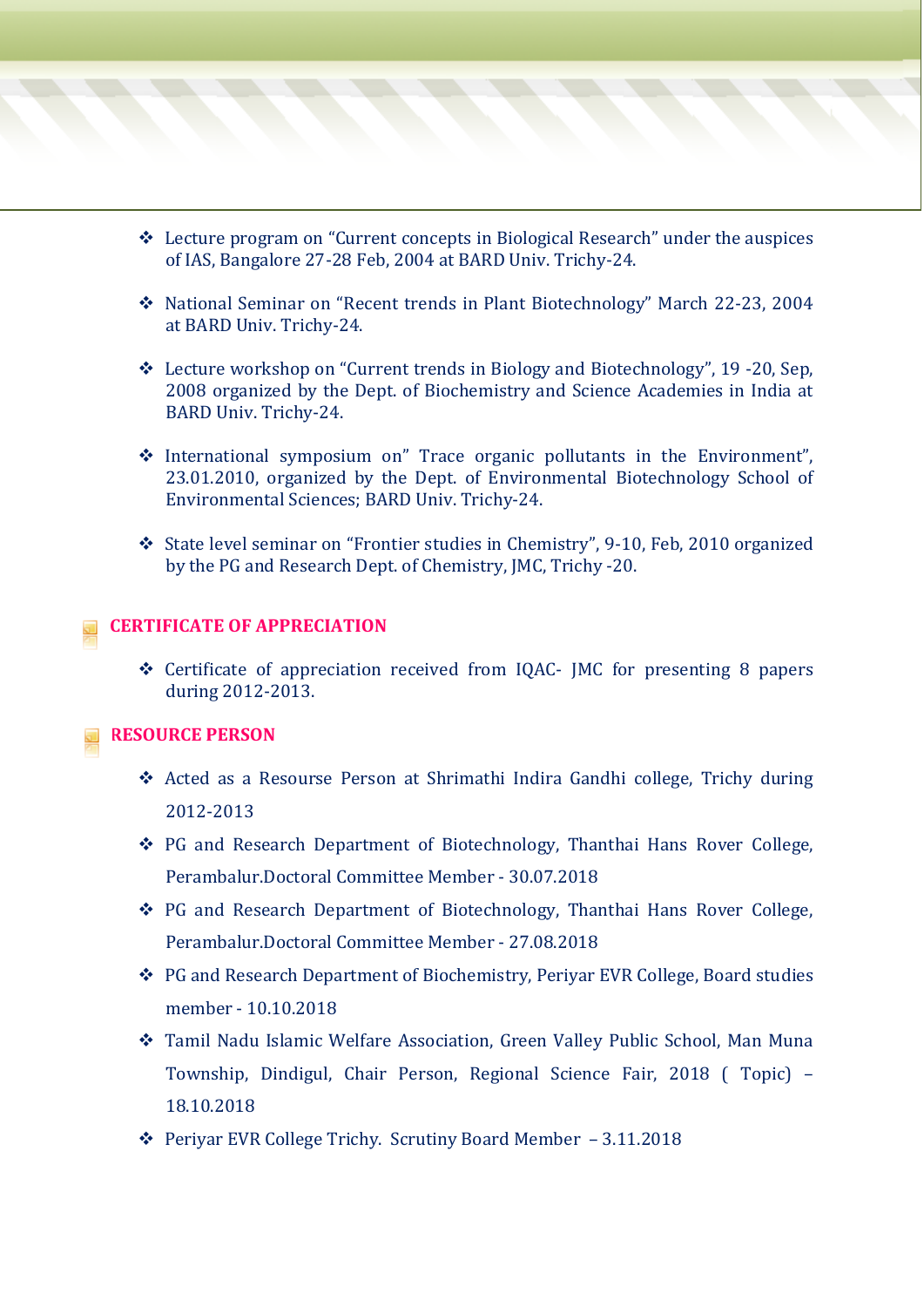❖ Department of Human Genetics and Molecular Biology, Bharathiar University, Coimbatore. Doctoral committee member - 22.11.2018

#### **DETAILS OF WORKSHOP ATTENDED**

- ❖ National Conference cum workshop on Bioinformatics and computational Biology organized by PG & Research Department of Biotechnology, Bishop Heber College, Tirchy on 26th May , 2014.
- ❖ National workshop on" Techniques in Animal Cell Culture and In Vitro Toxicology" organized by Mahatma Gandhi- Doerenkamp Center (MGDC), Bharathidasan University,Trichy-24
- ❖ DBT,Govt.of India sponsored Short Term Hands-On Training Course on Basic Techniques In Plant Molecular Biology on 18 April-3 May 2011,JMC,Trichy-20.
- ❖ "Workshop on medicinal plants prospects and challenges" 21.12.2002 & 22.12.2002 organized by the Dept. of Pharmacognosy at Periyar college Of Pharmaceutical Sciences for Girls, Trichy-21.
- ❖ "Workshop on Electrophoretic techniques " on 3-4, Oct, 2005, organized by the Dept. of Biotechnology at Pavendar Bharathidasan College of Arts and Science, Mathur, Trichy – 24.
- ❖ National Level Forum On " Emerging Debates On Communicable Disease" on 28th, Feb, 2011,organized by the Dept. of Microbiology, Jamal Mohamed College,Trichy-20.
- ❖ Five day workshop on "capacity building and gender sensitivity training" organized by centre for women's studies Bharathidasan University on August 2007.

#### **DETAILS OF SEMINAR ORGANIZED**

❖ Seminar conducted as a convenor: State level seminar on "Current Scenario in Biological Sciences", 20.02.2007 at Pavendar Bharathidasan College of Arts and Science, Mathur, Trichy – 24.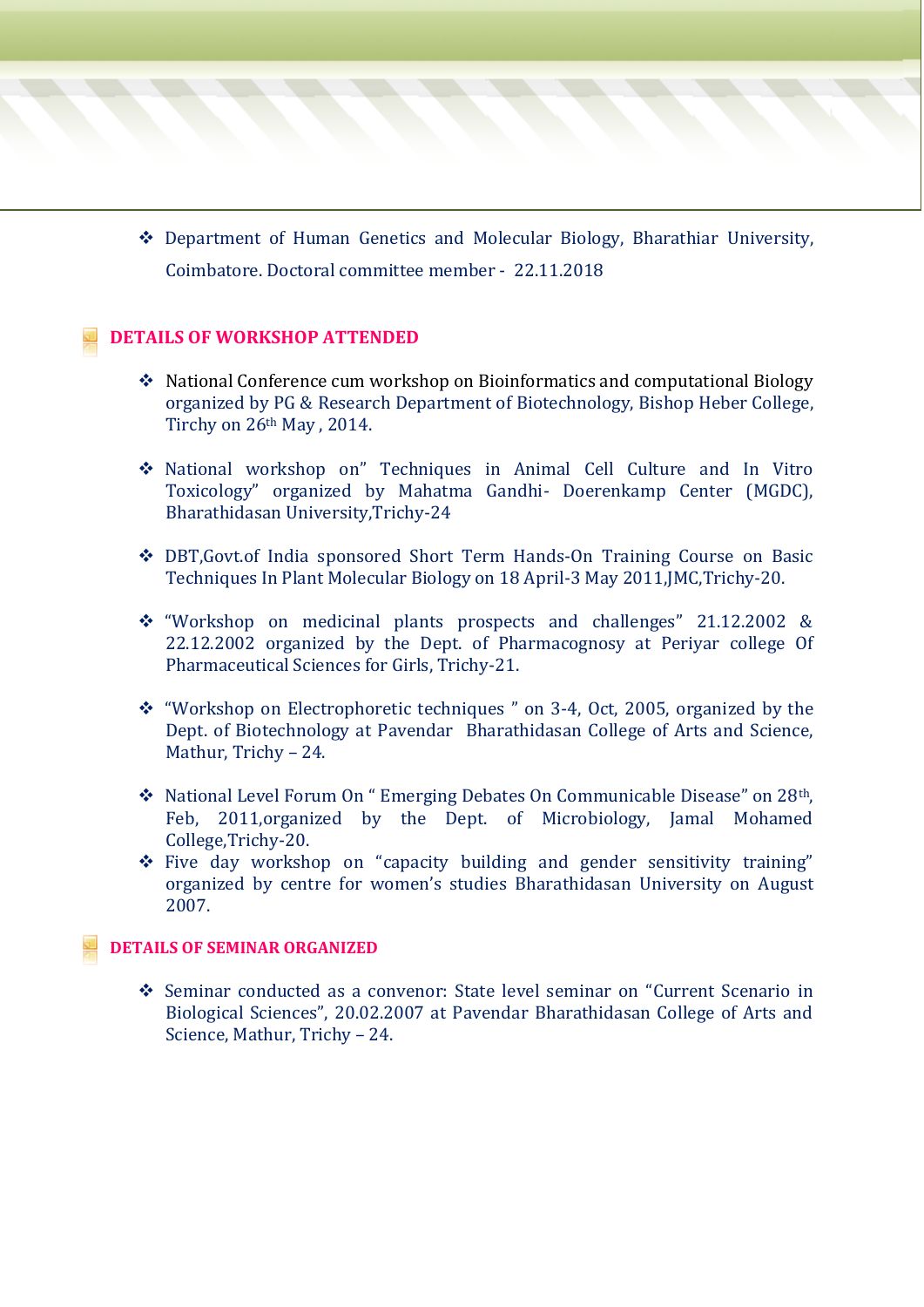#### **SELECTED PEER-REVIEWED PUBLICATIONS**

- ❖ **Communicated paper :** Short Pulse Of Clinical Concentration Of Bevacizumab Modulates Human Retinal Pigment Epithelial Functionality. Investigative Ophthalmology & Visual Science (IOVS). 2016. Manuscript ID: IOVS-15-18330
- ❖ Computational Docking Study of p7 Ion Channel from HCV Genotype 3 and Genotype 4 and Its Interaction with Natural Compounds. Plos one. 2015.
- ❖ Chemical composition of the hexane extract of leaves of *Azima tetracantha* (Lam.). Asian Journal of Plant Science and Research, 2015, 5(3):1-5.
- ❖ A Strategy to Employ Clitoria ternatea as a Prospective Brain Drug Confronting Monoamine Oxidase (MAO) against Neurodegenerative Diseases and Depression. Nat. Prod. Bioprospect. 2015.
- ❖ Polymeric Nano Composites As Dexterous Drug Carriers In Steering Up Brain Drug Targeting: An Approach To Combat Depression. Asian Jr. of Microbiol. Biotech. Env. Sc. 17 : 2015. p. no : 109-116.
- ❖ Antimicrobial activity of silver nanoparticles stabilized by green strategy using Clitoria ternatea (Linn.). Letters in Applied NanoBioScience. 3:191-196. 2014.
- ❖ An Insilico Approach to Confront Monoamine Oxidase by Synthetic and Herbal Antidepressant Drug. International Journal of Computer Applications. 2014.
- ❖ Ecofriendly treatment of textile dyes: Biodecolorization using bacterial strains Journal: Scrutiny International Research Journals of Microbiology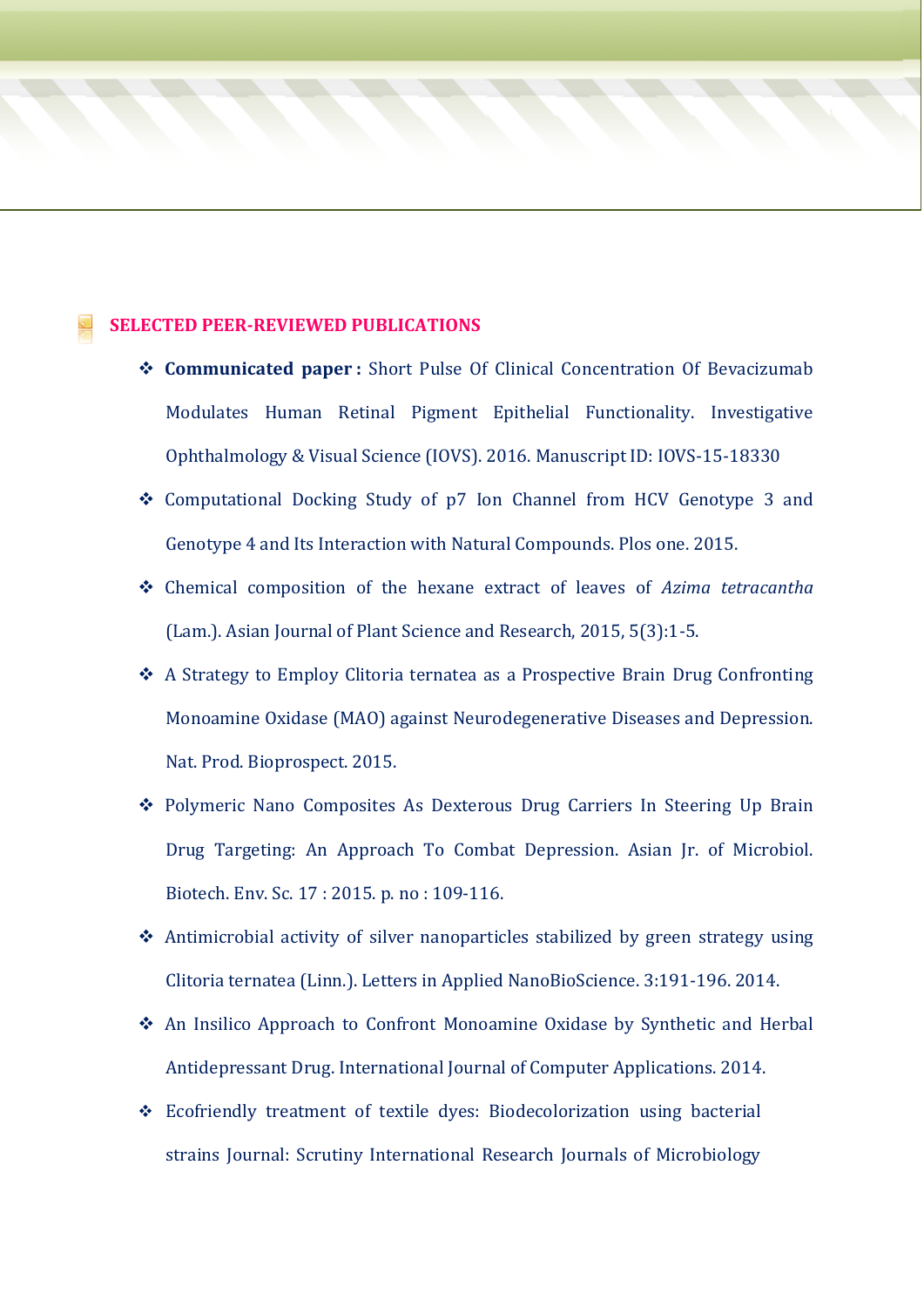and Bio Techniques. 2014.

- ❖ Biomarkers for virus-induced hepatocellular carcinoma (HCC). Infection, Genetics and Evolution Vol. 26, pp.327–339, June (2014).
- ❖ Antimicrobial activity of silver nanoparticles stabilized by green strategy using Clitoria ternatea (Linn.). NanoBioscience. Vol3(3); p.no: 191-196; 2014.
- ❖ *In Silico* Studies of Medicinal Compounds Against Hepatitis C Capsid Protein from North India. Bioinformatics and Biology Insights, Vol.8, May(2014).
- ❖ *In vitro* screening of antioxidant, antidiabetic and antibacterial activity of clausena anisata (willd) hook (Rutaceae) root extracts. SCHOLARS WORLD-IRMJCR. Vol. II, Issue III, (July 2014).
- ❖ *Azima tetracantha*: A Treasure to Be Hunted. *International Journal of Recent Scientific Research* Vol. 4, Issue, 5, pp. 597 - 602, May (2013).
- ❖ Hepatoprotective activity of *Azima tetracantha* Lam*.* in experimental animals. *Journal of pharmacy Research* 4(7):2359-2360 (2011).
- ❖ Clinical significance of hypertension,diabetes and inflammation, as predictor of cardiovascular disease. *International Journal of Biological and Medical Research* 2(1): 429-432 (2011).
- ❖ Hypertension, diabetes, metabolic syndrome, inflammation and the risk of stroke. *International Journal of Biological and Medical Research* 2(1):429-432 (2011).
- ❖ Analgesic activity of *Azima tetracantha* in Experimental Animals. *Research J. Pharmacology and Pharmacodynamics* 2 (6): 303-308. (2010).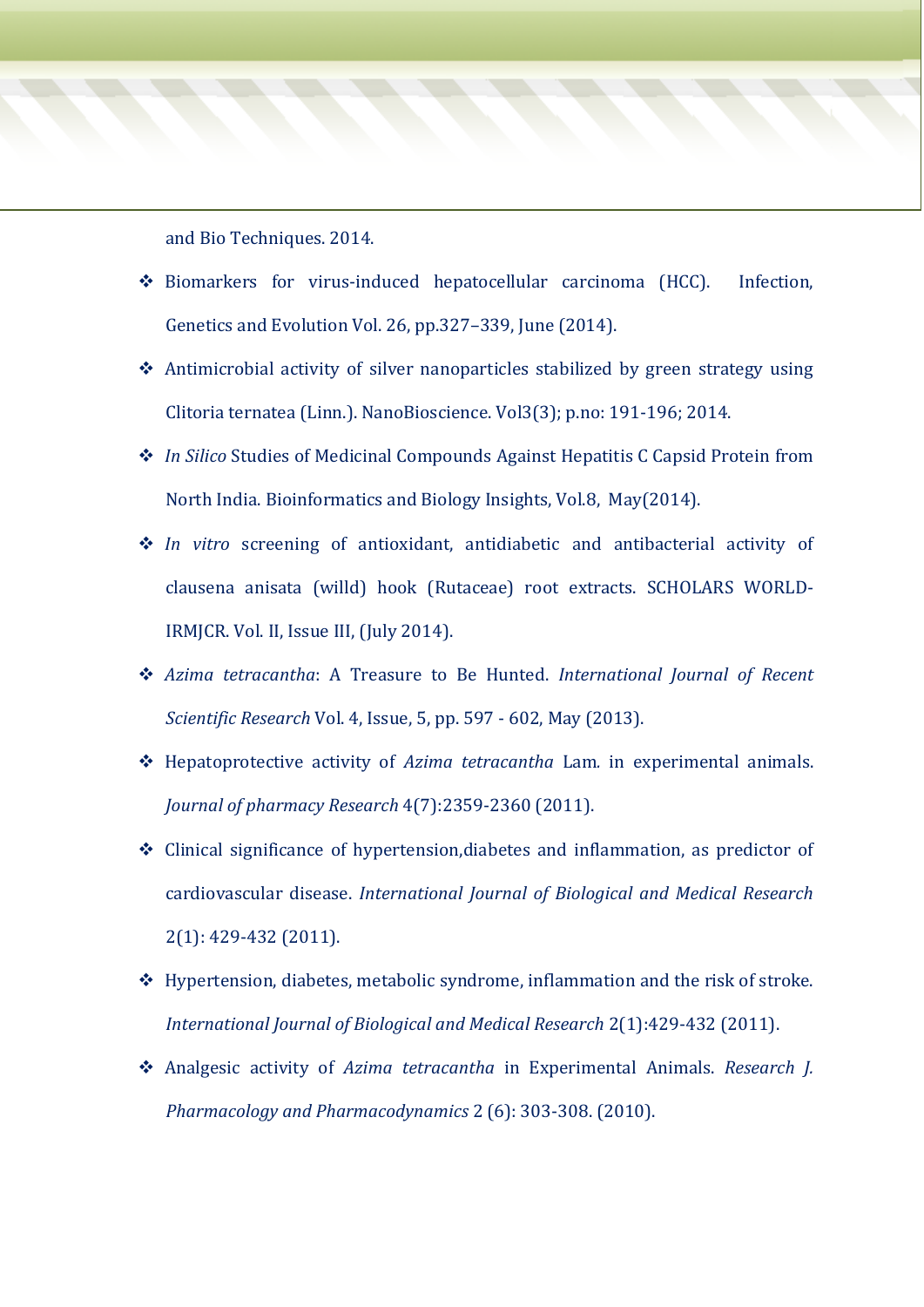- ❖ Antipyretic acitivity of *Azima tetracantaha* in Experimental Animals. *Research J. Pharmacognosy and Phytochemistry* 2 (6): 103-108. (2010).
- ❖ Hypoglycemic & Anti-hyperlipidemic activity of ethanolic leaf extract of *Azima tetracantha* Lam. on Alloxan induced diabetic rats. *Cell and Tissue Research* .Vol:9(1) 1681-1685(2009).
- ❖ Effects of ethanolic leaf extract of *Azima tetracantha* Lam. on Ehrlich ascites carcinoma tumour bearing mice. *Research journal of medicine and medical sciences.* Vol: 4(2) 351-354(2009).
- ❖ Wound healing activityof *Azima tetracantha* Lam. on Albino rats. *Journal of Biosciences, Biotechnology Research Asia*. Vol: 3(2) 387-390(2005).
- ❖ Hepatoprotective activity of *Kadhaka Kadiradhi Kashaya, Journal of Ancient Science of life*. Vol: XIX (3&4): 135-136(2000).
- ❖ [Biological Potential and Phytopharmacological Screening of Gomphrena Species](http://idosi.org/gjp/7%284%2913/13.pdf) Muhammad Ilyas, Arsia Tarnam, **Nargis Begum**. Global Journal of Pharmacology Volume7 Issue4 Pages457-464(2013).
- ❖ Study of invitro antioxidant, antidiabetic and antibacterial activity of clausena anisata (willd). hook (rutaceae) leaf extracts **Nargis begum**, arsia tarnam, deepa Journal international journal of research in pharmacology & pharmacotherapeutics Volume 3 Issue 2 Pages 112-125( 2014).
- ❖ Shilu Mathew, Muhammad Faheem, Govindaraju Archunan, Muhammad Ilyas, **Nargis Begum**, Syed Jahangir, Ishtiaq Qadri, Mohammad Al Qahtani, Shiny